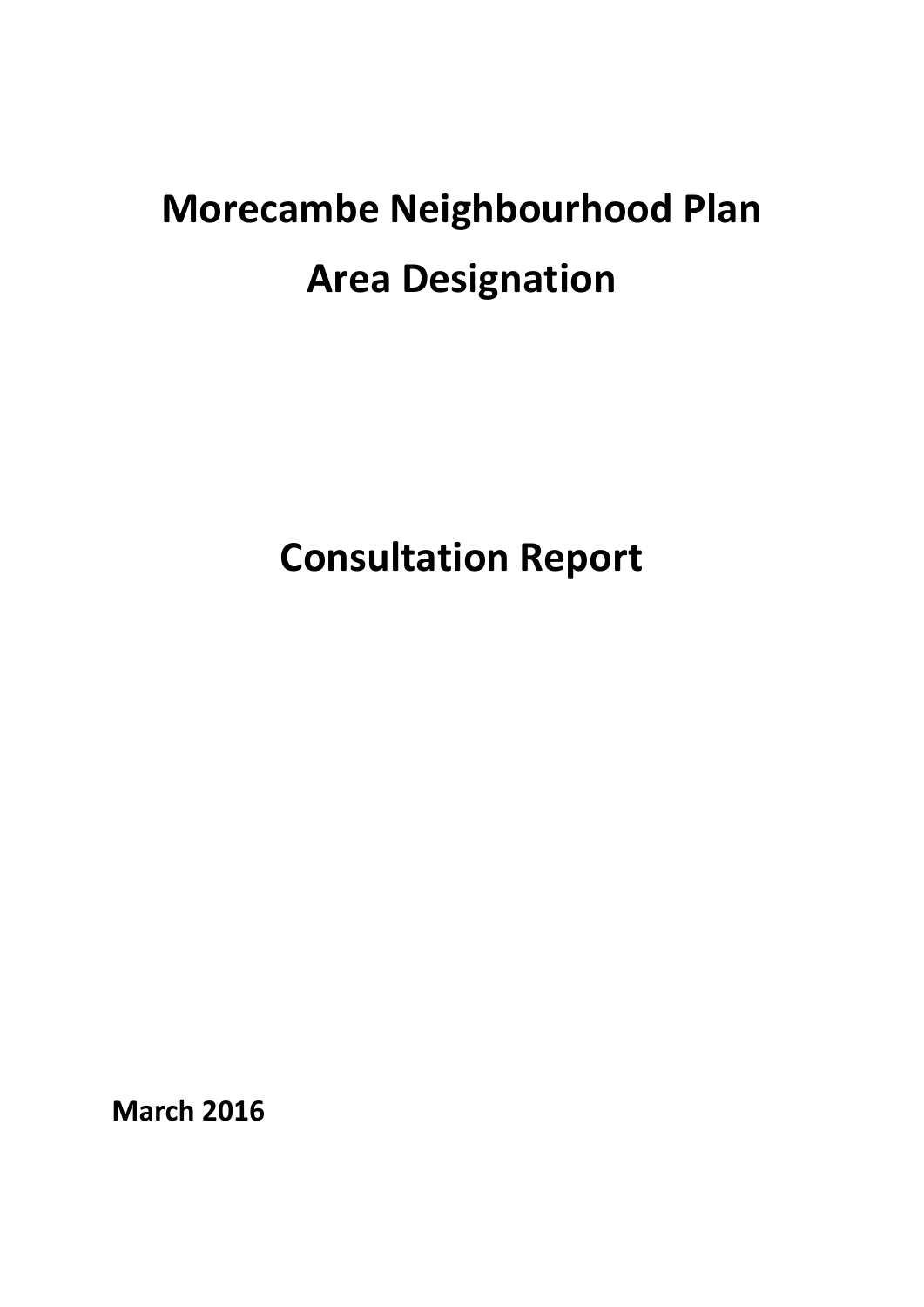## **1. Introduction**

- 1.1 Neighbourhood planning gives communities the chance to decide where new development should be and what it should look like. For example, new homes, shops and offices. A plan must be in line with the District's Local Plan and is subject to an independent examination and community referendum. If approved, a neighbourhood plan forms part of the district's Local Plan and it is used in helping to make decisions on planning applications.
- 1.2 One of the first stages of developing a neighbourhood plan is to agree the area that this will cover.

# **2. Background**

- 2.1 Morecambe Town Council submitted an application on  $8<sup>th</sup>$  February 2016 to designate their neighbourhood plan area, this proposal covered the whole parish area.
- 2.2 Lancaster City Council consulted on the application for 4 weeks, from 15<sup>th</sup> February 2016 to 14<sup>th</sup> March 2016, before making a decision.
- 2.3 A press release was issued and an information email was also sent out to the planning policy consultation list (1,459 contacts).
- 2.4 The application letter, completed form and a map of proposed area could be viewed on both the Town and City Council's websites and on Town Council noticeboards.
- 2.5 Comments could be sent to the Planning and Housing Policy Team by email or post.

## **3. Summary of Consultation Responses**

- 3.1 8 organisations and 1 individual responded to the Morecambe neighbourhood plan designation area consultation.
	- United Utilities (16.02.16)
	- $\bullet$  Highways England (16.02.16)
	- Health and Safety Executive (16.02.16)
	- Natural England (18.02.16)
	- David Alexander (19.02.16)
	- Environment Agency (22.02.16)
	- Lancashire Wildlife Trust (23.03.16)
	- Historic England (01.03.16)
	- Network Rail (02.03.16)
- 3.2 There have been no objections to the proposed Morecambe neighbourhood plan designation area, however a range of advice and guidance has been provided by a number of respondents.
- 3.3 The Health and Safety Executive highlighted that a number of consultation zones were within the proposed neighbourhood plan boundary. Various issues were raised including housing allocations, workplace allocations and mixed use allocations. They recommended that consultation zones should